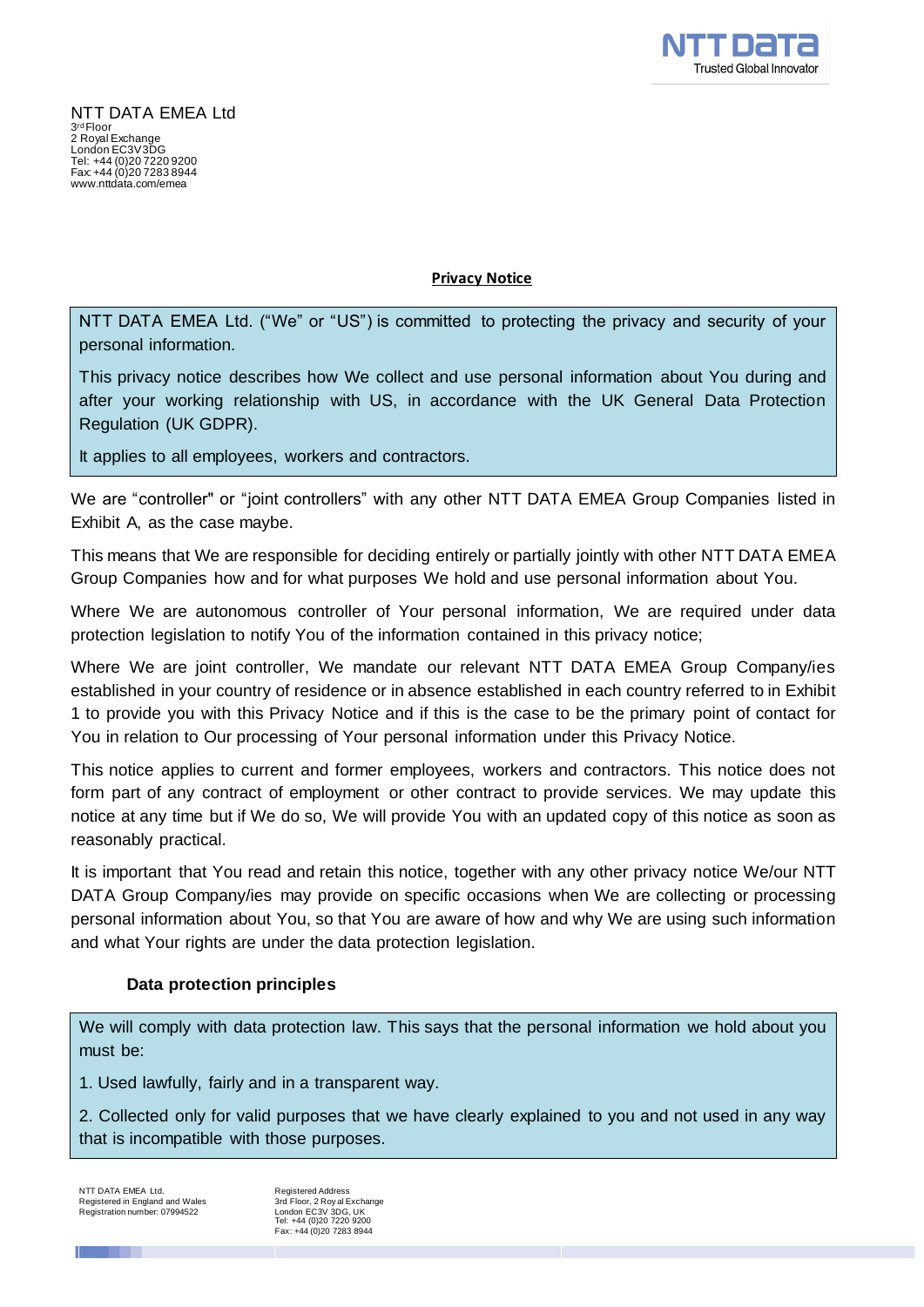

- 3. Relevant to the purposes we have told you about and limited only to those purposes.
- 4. Accurate and kept up to date.
- 5. Kept only as long as necessary for the purposes we have told you about.
- 6. Kept securely.

## **The kind of information we hold about you**

We will collect, store, and use the following categories of personal information about You:

- Personal contact details such as name, title, addresses, telephone numbers, and personal email addresses.
- Date of birth.
- Gender.
- Marital status and dependents.
- Salary, annual leave, pension and benefits information.
- Start date.
- Leaving date and your reason for leaving.
- Location of employment or workplace.
- Recruitment information (including copies of right to work documentation, references and other information included in a CV or cover letter or as part of the application process).
- Employment records (including job titles, work history, working hours, holidays, training records and professional memberships).
- Compensation history.
- Performance information.
- Disciplinary and grievance information.
- Information about your use of our information and communications systems.
- Photographs.

We may also collect, store and use the following more sensitive types of personal information: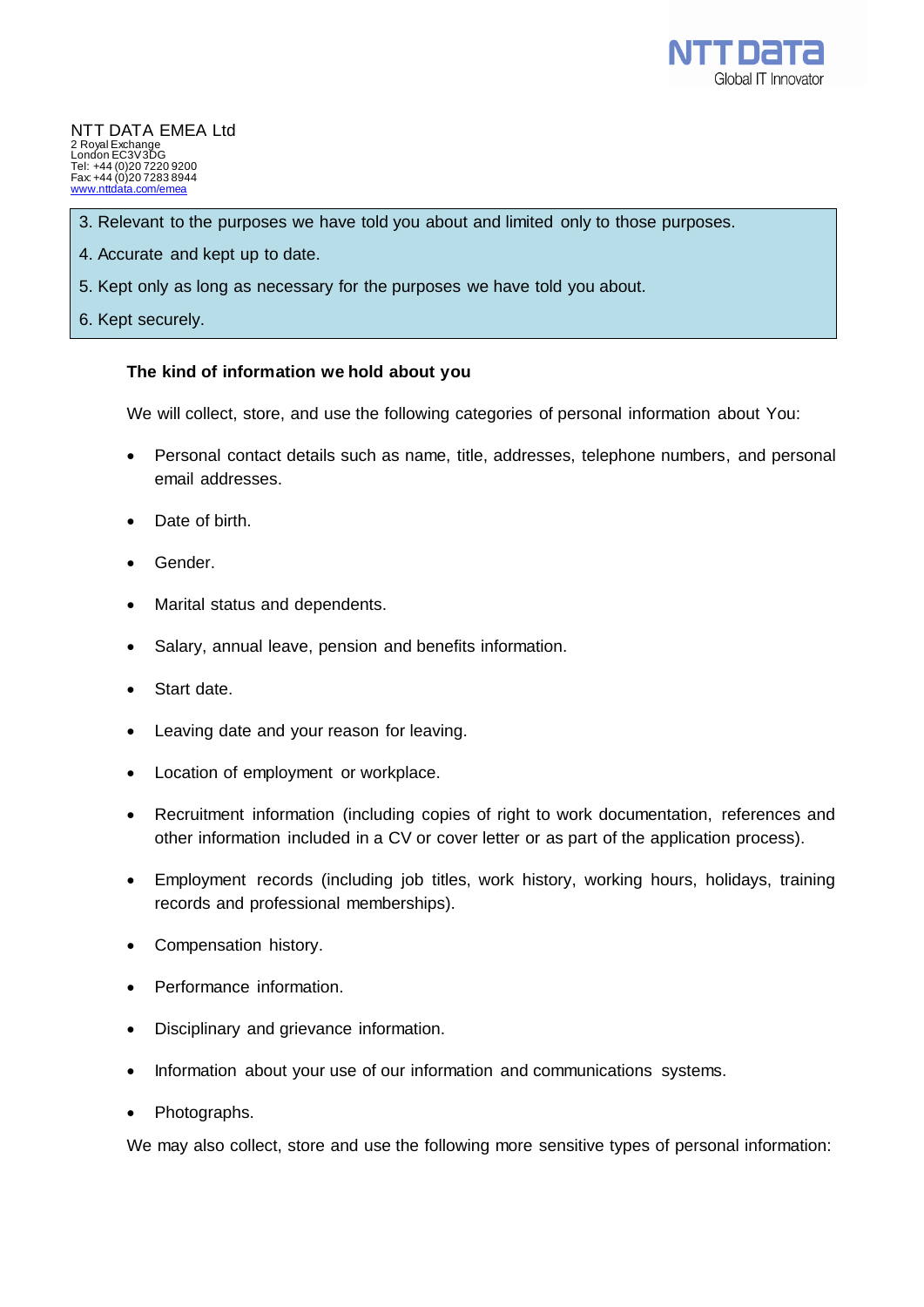

- Information about your race or ethnicity, religious beliefs, sexual orientation and political opinions.
- Information about your health, including any medical condition, health and sickness records

## **How is your personal information collected?**

We collect personal information about employees, workers and contactors through the application and recruitment process, either directly from candidates or sometimes from an employment agency or background check provider or via NTT DATA Group Company/ies with whom You may be offered a contract of employment for You working for Us.

We will collect additional personal information in the course of job-related activities throughout the period of You working for Us.

#### **How we will use information about you**

We need all the categories of information in the list above primarily to enable Us to comply with legal obligation or contractual relationship with You [\*\*] and to pursue legitimate interests [\*\*\*].

The situations in which we will process Your personal information are listed below. [We have indicated by [asterisks] the purpose or purposes for which we are processing or will process your personal information, as well as providing a description of which categories of data are involved. Where a legitimate interest is involved, We state what the legitimate interest is.

- Making a decision about your recruitment or appointment. [\*\*\*]
- Determining the terms on which you work for us, including benefits. [\*\*]
- Conducting performance reviews, managing performance and determining performance requirements. [\*\*]
- Making decisions about salary reviews and compensation. [\*\*]
- Assessing qualifications for a particular job or task, including decisions about promotions. [\*\*]
- Gathering evidence for possible grievance or disciplinary hearings. [\*\*\*]
- Making decisions about your continued employment or engagement. [\*\*\*]
- Making arrangements for the termination of our working relationship. [\*\*\*]
- Education, training and development requirements. [\*\*]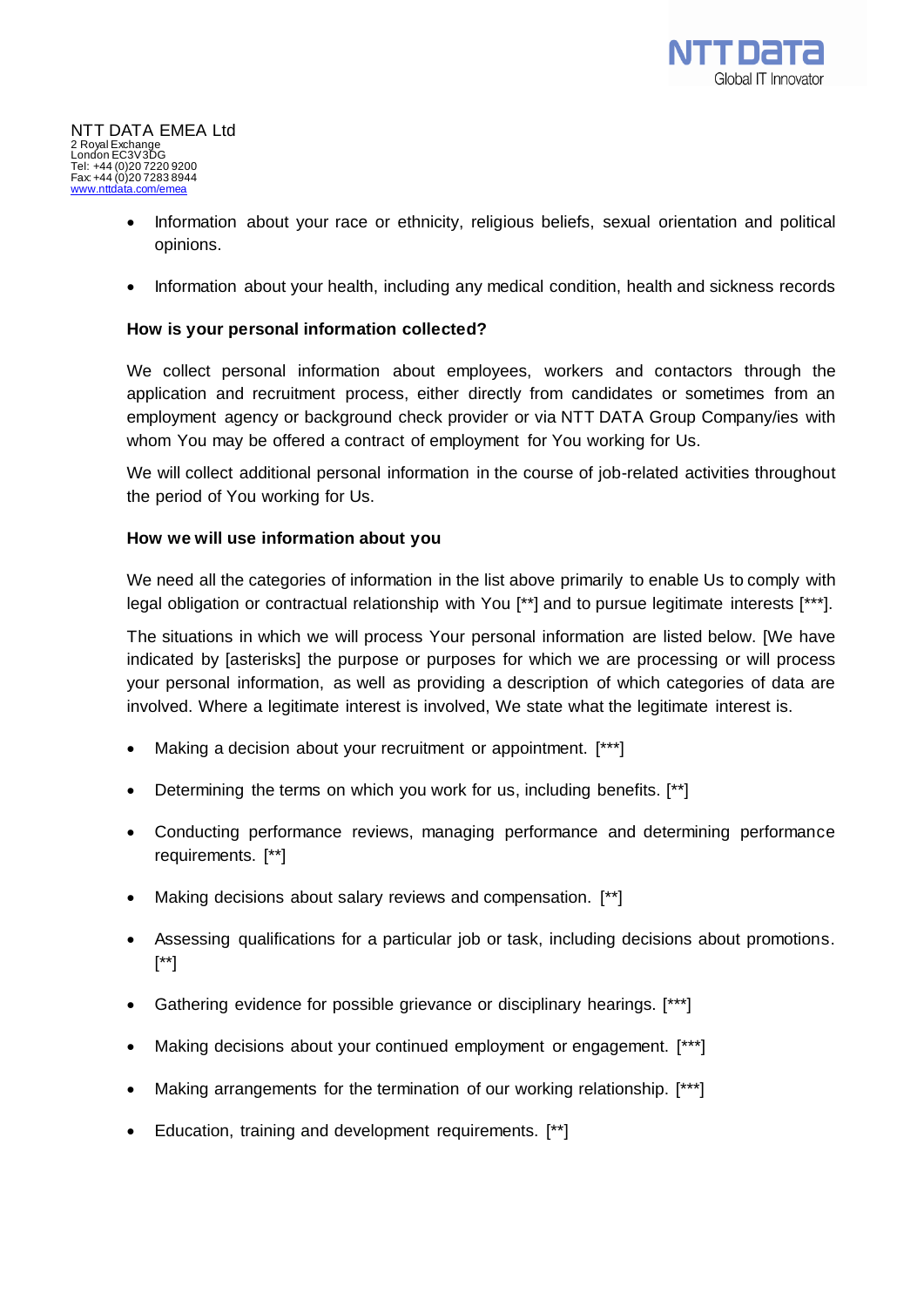

- Dealing with legal disputes involving you, or other employees, workers and contractors, including accidents at work. [\*\*\*]
- Managing sickness absence. [\*\*]
- Complying with health and safety obligations. [\*\*]
- To check your use of our information and communication systems to ensure compliance with our IT policies. [\*\*\*]
- To ensure network and information security, including preventing unauthorised access to our computer and electronic communications systems and preventing malicious software distribution. [\*\*\*]
- To conduct data analytics studies to review and better understand employee retention and attrition rates. [\*\*\*]
- Equal opportunities monitoring. [\*\*\*]

Some of the above grounds for processing will overlap and there may be several grounds which justify Our use of Your personal information.

#### **If you fail to provide personal information**

If You fail to provide certain information when requested, We may not be able to perform the contract We have entered into with You (such as paying you or providing a benefit), or We may be prevented from complying with our legal obligations (such as to ensure the health and safety of our workers).

#### **Change of purpose**

We will only use Your personal information for the purposes for which We collected it, unless We reasonably consider that we need to use it for another reason and that reason is compatible with the original purpose. If We need to use Your personal information for an unrelated purpose, We will notify You and We will explain the legal basis which allows Us to do so.

Please note that we may process Your personal information without Your knowledge or consent, in compliance with the above rules, where this is required or permitted by law.

#### **How we use particularly sensitive personal information**

In general, We will not process particularly sensitive personal information about You unless it is necessary for performing or exercising obligations or rights in connection with employment. On rare occasions, there may be other reasons for processing, such as it is in the public interest to do so. The situations in which We will process Your particularly sensitive personal information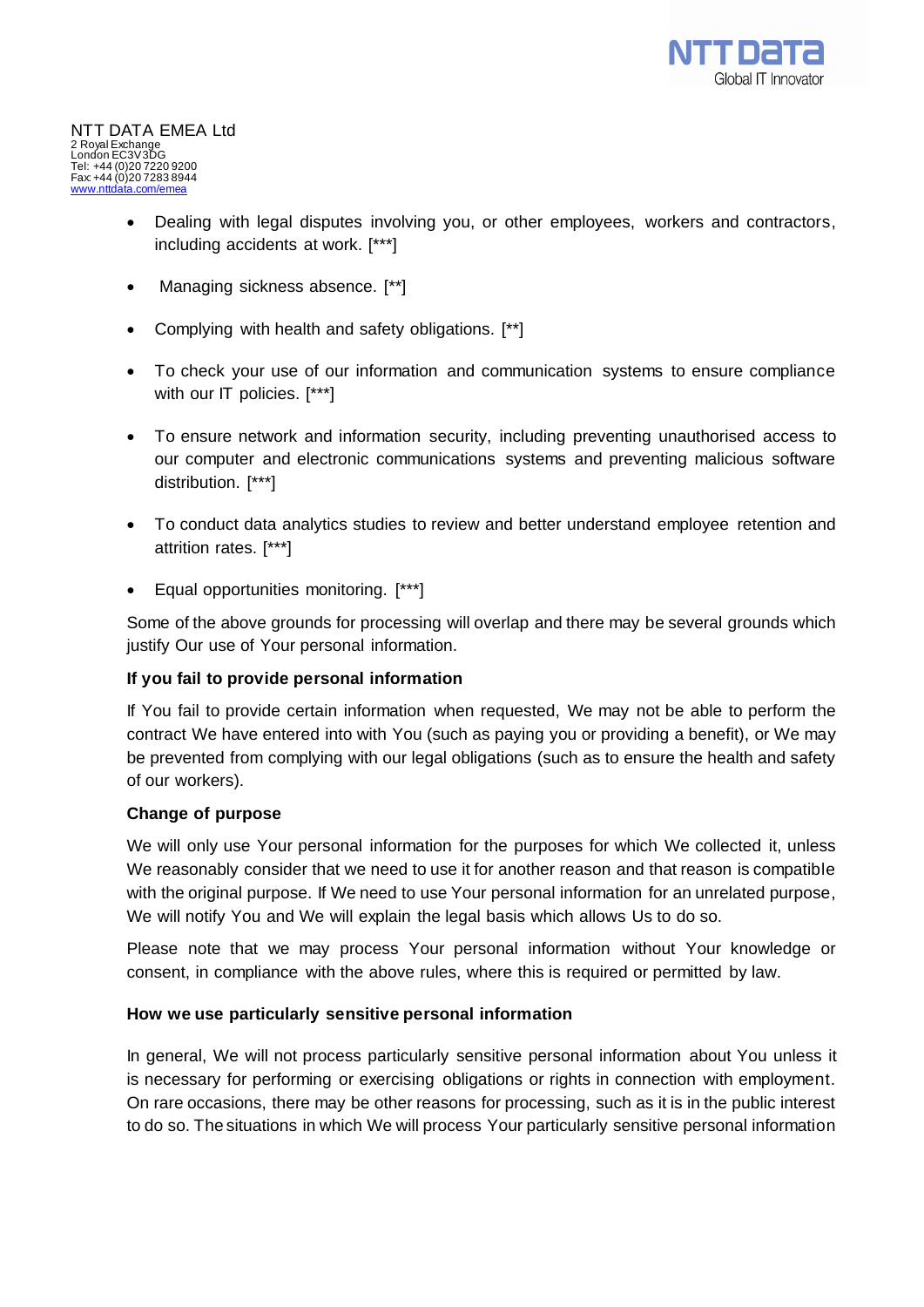are listed below. We have indicated the purpose or purposes for which we are processing or will process your more sensitive personal information.

- We will use information about Your physical or mental health, or disability status, to ensure Your health and safety in the workplace and to assess your fitness to work, to provide appropriate workplace adjustments, to monitor and manage sickness absence and to administer benefits including statutory maternity pay, statutory sick pay, pensions and permanent health insurance. We need to process this information to exercise rights and perform obligations in connection with your employment.
- If We reasonably believe that You or another person are at risk of harm and the processing is necessary to protect you or them from physical, mental or emotional harm or to protect physical, mental or emotional well-being.
- We will use information about your race or national or ethnic origin, religious, philosophical or moral beliefs, or your sexual life or sexual orientation, only for the purpose of managing potential claims by You with regard to alleged discrimination in the employment relationship.

## **Do we need your consent?**

We do not need your consent if We use special categories of your personal information in accordance with our written policy to carry out our legal obligations or exercise specific rights in the field of employment law. In limited circumstances, We may approach You for your written consent to allow Us to process certain particularly sensitive data. If We do so, We will provide you with full details of the information that we would like and the reason we need it, so that you can carefully consider whether You wish to consent. You should be aware that it is not a condition of your contract with US that You agree to any request for consent from us.

We do not need your consent where the purpose of the processing is to protect You or another person from harm or to protect your well-being and if we reasonably believe that You need care and support, are at risk of harm and are unable to protect yourself.

## **Automated decision-making**

You will not be subject to decisions that will have a significant impact on you based solely on automated decision-making, unless we have a lawful basis for doing so and we have notified you.

We do not envisage that any decisions will be taken about you using automated means, however we will notify you in writing if this position changes.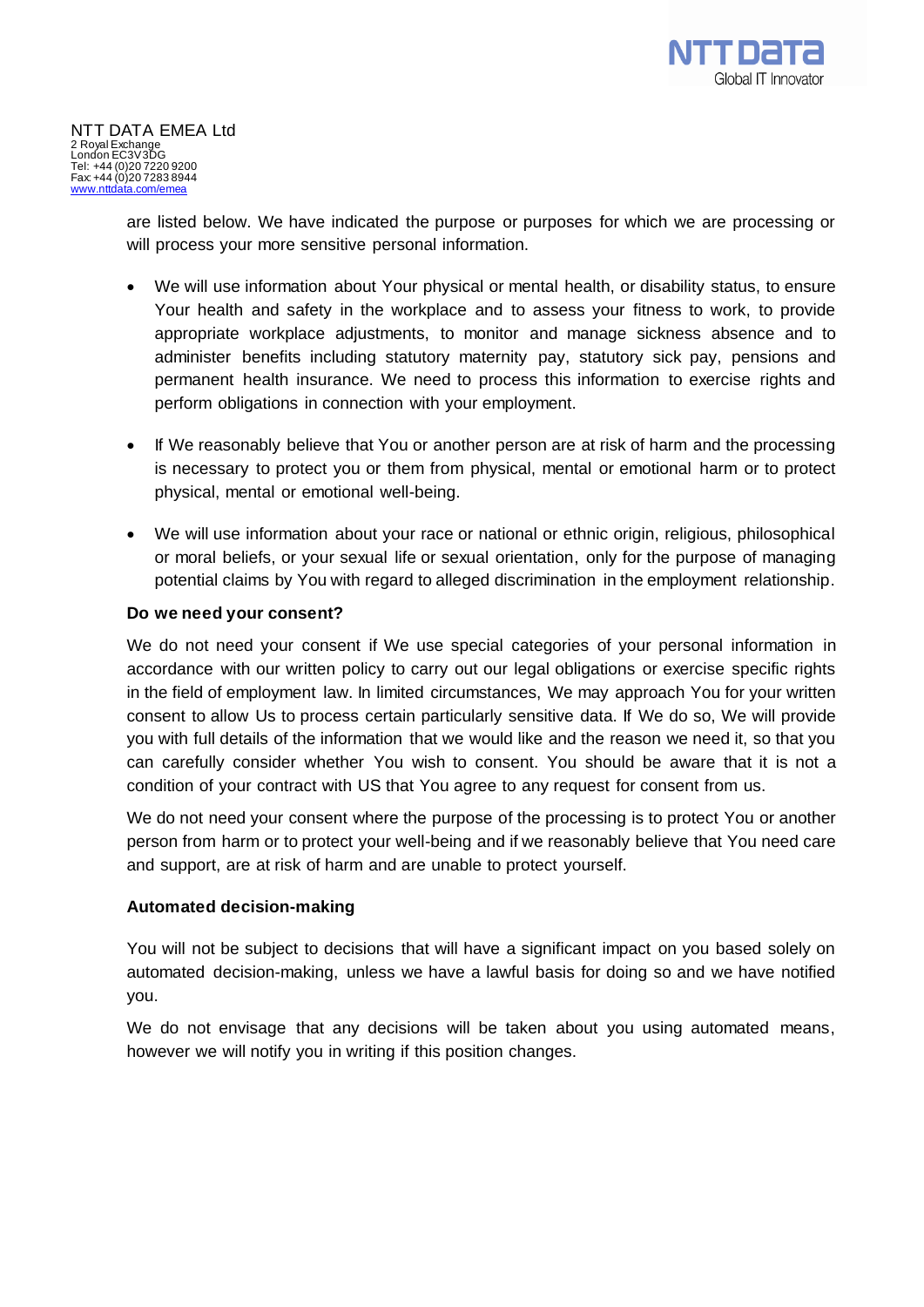

## **Data sharing**

We might share your personal information with third parties where required by law, where it is necessary to administer the working relationship with You or where We have another legitimate interest in doing so.

## **Which third-party service providers process my personal information?**

"Third parties" includes third-party service providers (including contractors and designated agents) and other entities within our group. Please contact privacy.office\_emea@nttdata.com to ask for a list of the third parties involved.

## **How secure is my information with third-party service providers and other entities in our group?**

All our third-party service providers and other entities in the group are required to take appropriate security measures to protect your personal information in line with our policies. We do not allow our third-party service providers to use your personal data for their own purposes. We only permit them to process your personal data for specified purposes and in accordance with our instructions.

## **When might you share my personal information with other entities in the group?**

We will share your personal information with other entities in our group [as part of our regular reporting activities on company performance, in the context of a business reorganisation or group restructuring exercise, for system maintenance support and hosting of data but we also ensure to implement adequate technical and organizational measures to minimize the share of the personal data.

## **Transferring information outside EEA**

We will transfer the personal information We collect about you outside EEA in order to perform our contract with you. There are adequacy regulations in respect of Canada (commercial organisations), Japan and Switzerland. This means that those countries to which we transfer your data are deemed to provide an adequate level of protection for your personal information.

However, to ensure that your personal information does receive an adequate level of protection we have put in place the following appropriate measure[s] to ensure that your personal information is treated by those third parties in a way that is consistent with and which respects laws on data protection: those are SCC or BINDING CORPORATE RULES as the case may be.

#### **Data security**

We have put in place appropriate security measures to prevent your personal information from being accidentally lost, used or accessed in an unauthorised way, altered or disclosed. In addition, we limit access to your personal information to those employees, agents, contractors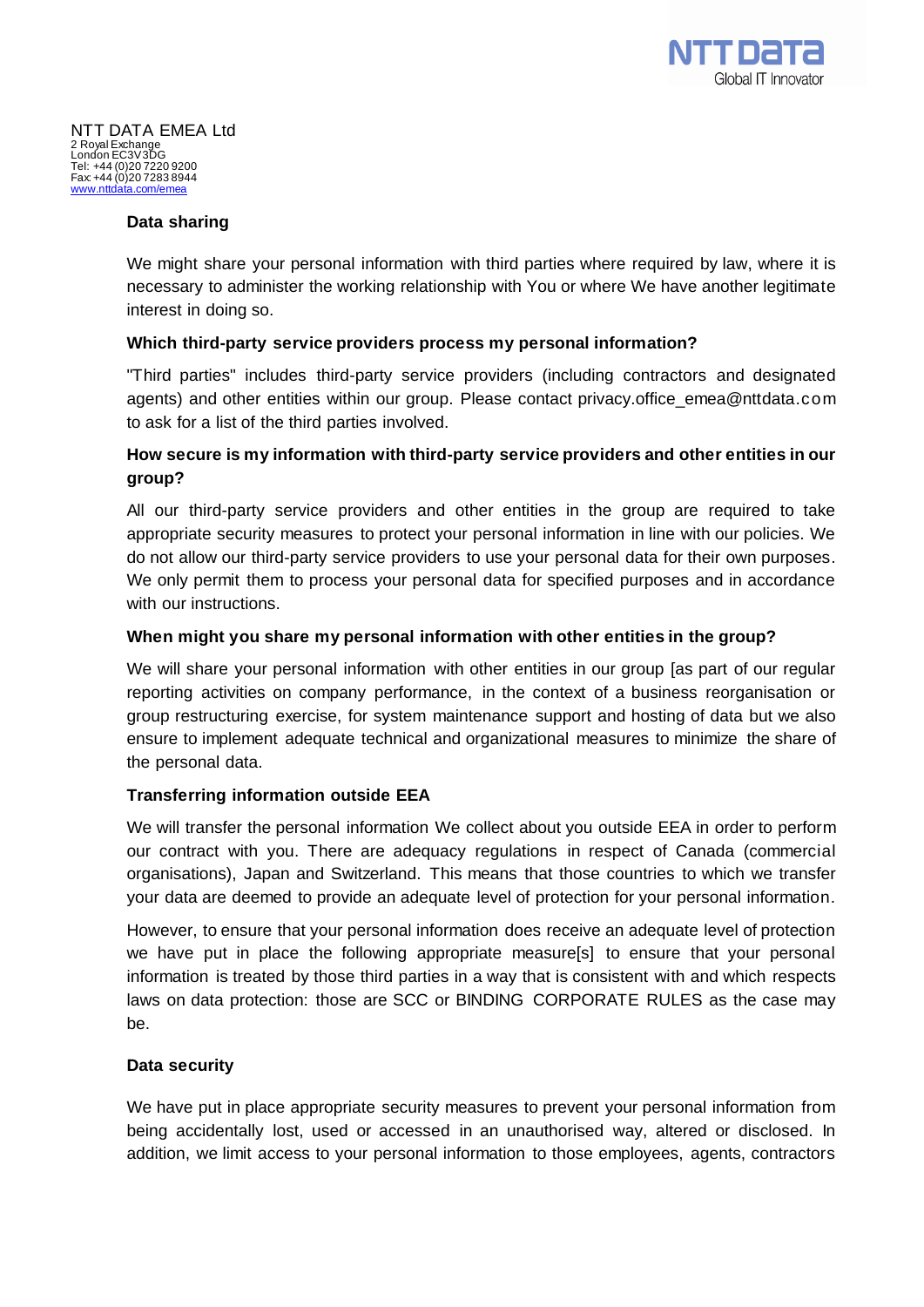and other third parties who have a business need to know. They will only process your personal information on our instructions and they are subject to a duty of confidentiality. Details of these measures may be obtained from EMEA CISO at CISO-EMEA@nttdata.com.

We have put in place procedures to deal with any suspected data security breach and will notify you and any applicable regulator of a suspected breach where we are legally required to do so.

## **Data retention**

## **How long will you use my information for?**

We will only retain your personal information for as long as necessary to fulfil the purposes We collected it for, including for the purposes of satisfying any legal, accounting, or reporting requirements. [Details of retention periods for different aspects of your personal information are available in our retention policy which is available from DPO by email at privacy.office\_emea@nttdata.com.

Once You are no longer an employee, worker or contractor of the company We will retain and securely destroy your personal information in accordance with our data retention policy **OR** applicable laws and regulations.

## **Rights of access, correction, erasure, and restriction**

## **Your duty to inform us of changes**

It is important that the personal information We hold about you is accurate and current. Please keep Us informed if your personal information changes during your working relationship with Us.

## **Your rights in connection with personal information**

Under certain circumstances, by law You have the right, without being charged of fees, to:

- **Request access** to your personal information (commonly known as a "data subject access request"). This enables You to receive a copy of the personal information We hold about you and to check that We are lawfully processing it.
- **Request correction** of the personal information that We hold about You. This enables You to have any incomplete or inaccurate information We hold about you corrected.
- **Request erasure** of your personal information. This enables You to ask Us to delete or remove personal information where there is no good reason for Us continuing to process it. You also have the right to ask Us to delete or remove your personal information where You have exercised your right to object to processing (see below).
- **Object to processing** of your personal information where We are relying on a legitimate interest (or those of a third party) and there is something about your particular situation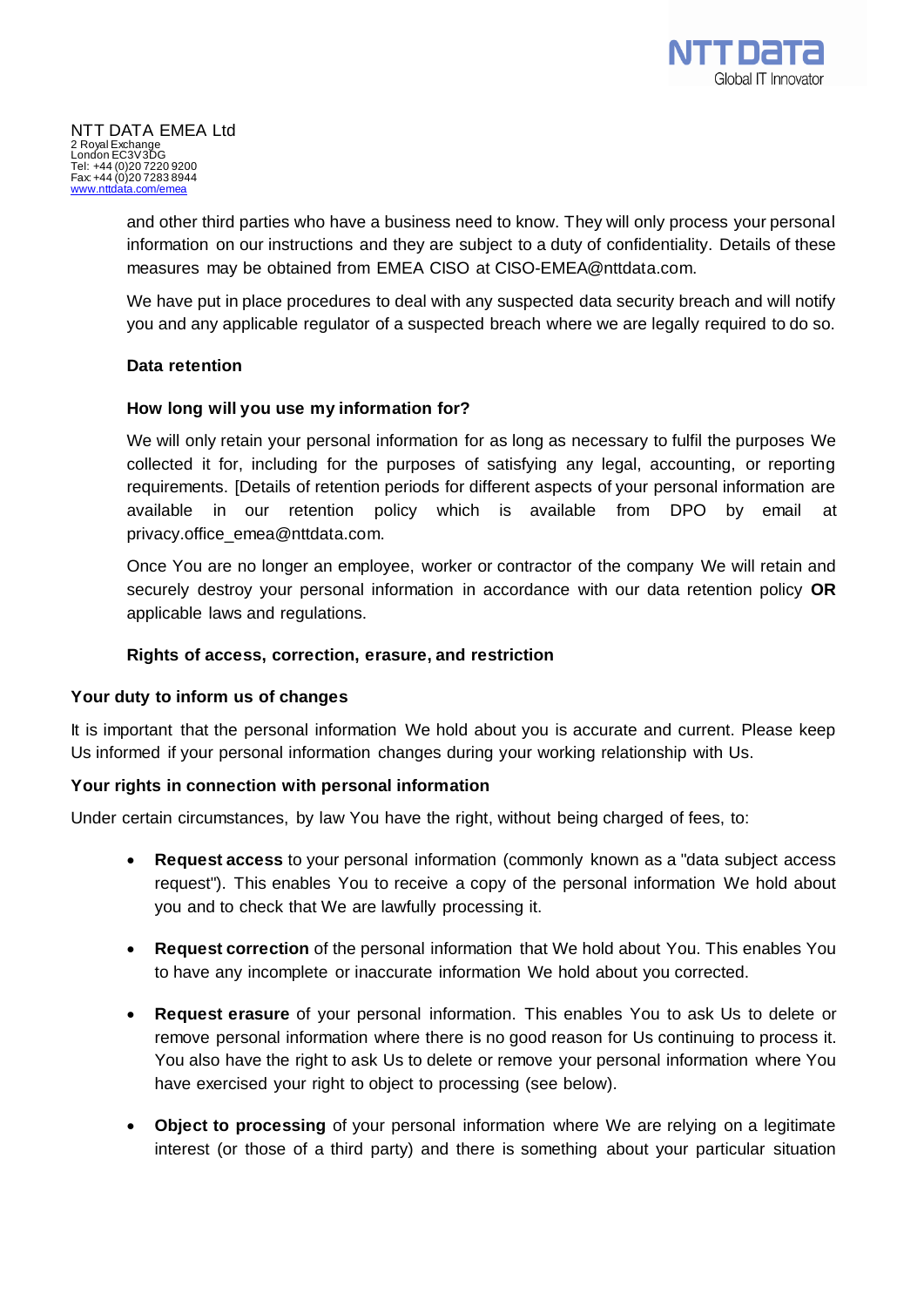

which makes You want to object to processing on this ground. You also have the right to object where We are processing your personal information for direct marketing purposes.

- **Request the restriction of processing** of your personal information. This enables You to ask Us to suspend the processing of personal information about You, for example if You want Us to establish its accuracy or the reason for processing it.
- **Request the transfer** of your personal information to another party.

If you want to review, verify, correct or request erasure of your personal information, object to the processing of your personal data, or request that we transfer a copy of your personal information to another party, please contact privacy.office\_emea@nttdata.com in writing.

## **What we may need from you**

We may need to request specific information from you to help Us confirm your identity and ensure your right to access the information (or to exercise any of your other rights). This is another appropriate security measure to ensure that personal information is not disclosed to any person who has no right to receive it.

## **Right to withdraw consent**

In the limited circumstances where You may have provided Your consent to the collection, processing and transfer of Your personal information for a specific purpose, You have the right to withdraw Your consent for that specific processing at any time. To withdraw Your consent, please contact privacy.office\_emea@nttdata.com. Once We have received notification that You have withdrawn your consent, We will no longer process your information for the purpose or purposes You originally agreed to, unless we have another legitimate basis for doing so in law.

#### **Data protection officer**

We have appointed a data protection officer (DPO) to oversee compliance with this privacy notice. If You have any questions about this privacy notice or how We handle your personal information, please contact the DPO. You have the right to make a complaint at any time to the Information Commissioner's Office (ICO) with respect to data protection issues or to the EEA Supervisory Authority where the relevant NTT DATA Group Companies is established as shown in Exhibit A or in the country of your residence.

## **Changes to this privacy notice**

We reserve the right to update this privacy notice at any time, and we will provide you with a new privacy notice when we make any substantial updates. We may also notify you in other ways from time to time about the processing of your personal information.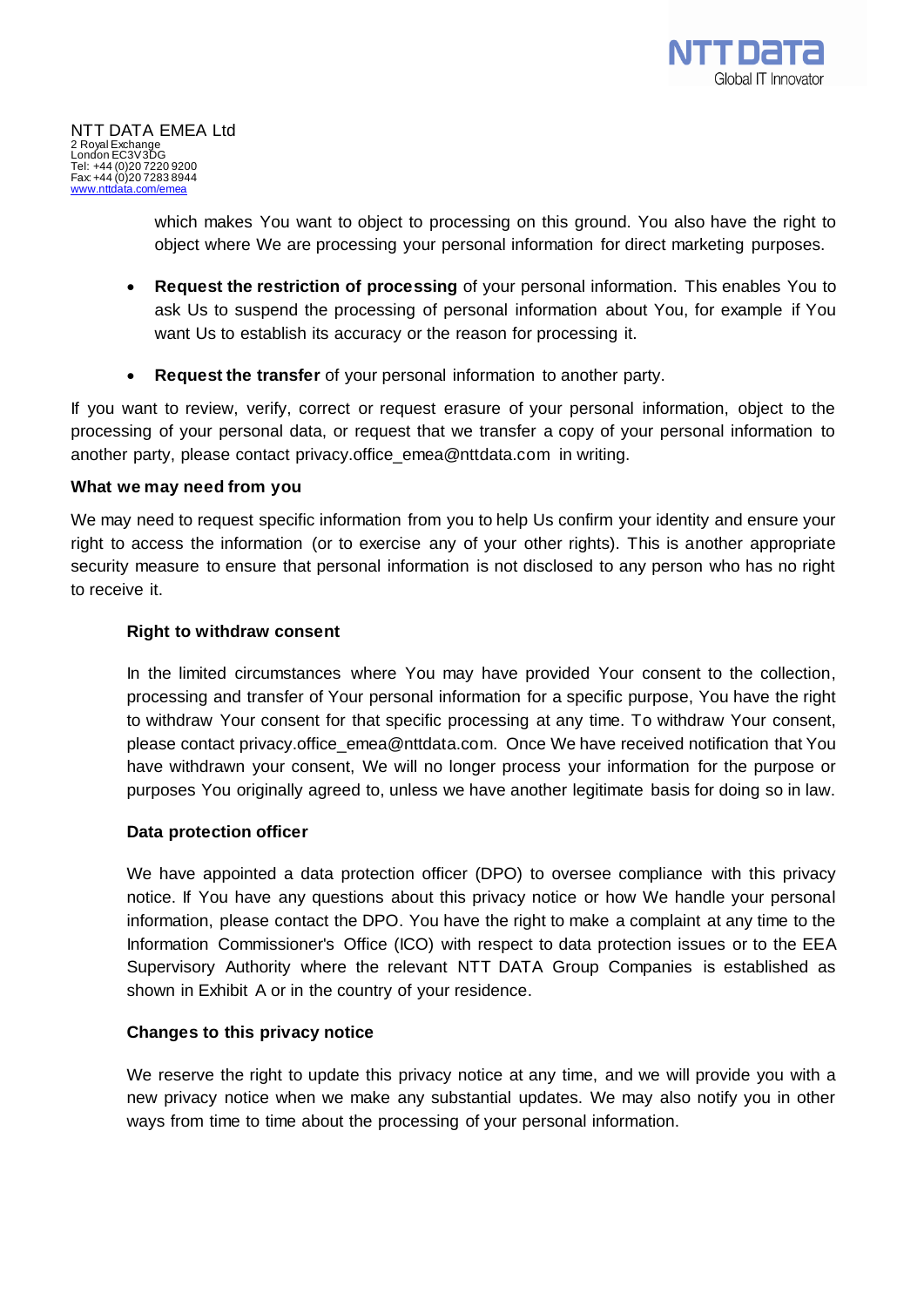

# **If you have any questions about this privacy notice, please contact Giovanni Cerutti as EMEA DPO at [privacy.office\\_emea@nttdata.com](mailto:privacy.office_emea@nttdata.com) or the local DPOs of the NTT DATA Group Companies where You have Your residence listed in Exhibit A.**

I<sub>1</sub>\_\_\_\_\_\_\_\_\_\_\_\_\_\_\_\_\_\_\_\_\_\_\_\_\_\_\_\_\_\_\_\_\_\_\_ (employee/worker/contractor name), acknowledge that on (date), I received a copy of [NTT DATA EMEA's privacy notice for employees, workers and contractors and that I have read and understood it.

**Signature** 

………………………………………………

Name

…………………………………………………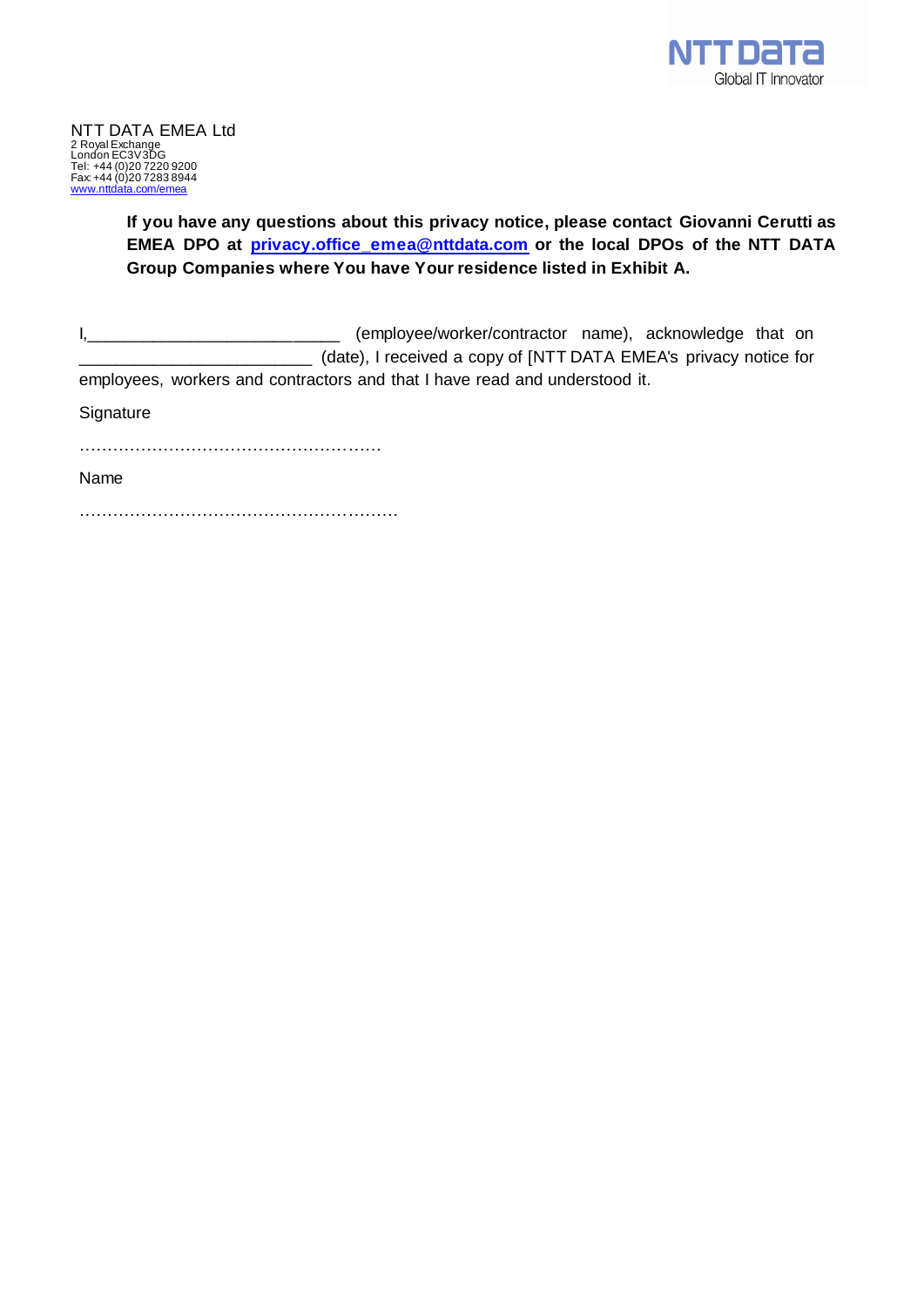

EXHIBIT A

| <b>COUNTRY</b>                     | <b>COMPANY</b>    | <b>ADDRESS</b>            | <b>CONTACT POINT FOR DATA</b>      |
|------------------------------------|-------------------|---------------------------|------------------------------------|
|                                    | <b>NAME</b>       |                           | PROTECTION INQUIRIES               |
|                                    |                   |                           |                                    |
|                                    |                   |                           |                                    |
|                                    |                   |                           |                                    |
|                                    |                   | 2 Royal                   | <b>EMEA DPO</b>                    |
| <b>United</b>                      | <b>NTT DATA</b>   | Exchange                  | Giovanni.cerutti@nttdata.com       |
| Kingdom                            | EMEA, Ltd.        | London EC3V<br>3DG        |                                    |
|                                    |                   | Viale Cassala             | <b>Italian DPO</b>                 |
|                                    | <b>NTT Data</b>   |                           |                                    |
| <b>Italy</b>                       | Italia S.p.A.     | 14/a                      | Rosy.cinefra@nttdata.com           |
|                                    |                   | 20143 Milano              |                                    |
| <b>United</b>                      | <b>NTT DATA</b>   | 3rd Floor, 2              |                                    |
| Kingdom of<br><b>Great Britain</b> | <b>UK Ltd.</b>    | Royal Exchange,           | UK DPO                             |
|                                    |                   | London, EC3V              |                                    |
| and                                |                   | 3DG United                | Lynda.osborne@nttdata.com          |
| <b>Northern</b>                    |                   | Kingdom.                  |                                    |
| <b>Ireland</b>                     | <b>NTT DATA</b>   |                           | German DPO                         |
| Germany                            |                   | Hans-Döllgast-            |                                    |
|                                    | <b>Deutschlan</b> | Strasse 26,               | dataprotection-germany@nttdata.com |
|                                    | d GmbH            | 80807 Munich,             |                                    |
|                                    | gen-ius dms       | Germany<br>Herforder Str. | michael.dietrich@gen-ius.de        |
| Germany                            | GmbH              | 74,                       |                                    |
|                                    |                   | 33602 Bielefeld,          |                                    |
|                                    |                   | Germany                   |                                    |
| Romania                            | <b>NTT DATA</b>   | 19-21 Constanta           | Romanian DPO                       |
|                                    | Romania           | St., 400158 Cluj-         | nimrod.mike@nttdata.ro             |
|                                    | S.A.              | Napoca,                   |                                    |
|                                    |                   | Romania                   |                                    |
| <b>Austria</b>                     | branch of         | Millennium                | German DPO                         |
|                                    | <b>NTT DATA</b>   | Tower, Rivergate          | dataprotection-germany@nttdata.com |
|                                    | <b>Deutschlan</b> | $-$ Gate 1,               |                                    |
|                                    | d GmbH            | Handelskai 92,            |                                    |
|                                    |                   | 1200 Wien,                |                                    |
|                                    |                   | Austria                   |                                    |
| <b>Switzerland</b>                 | branch of         | Galgenfeldweg             | German DPO                         |
|                                    | <b>NTT DATA</b>   | 16, CH-3006,              | dataprotection-germany@nttdata.com |
|                                    | <b>Deutschlan</b> | Bern,                     |                                    |
|                                    |                   | Switzerland               |                                    |